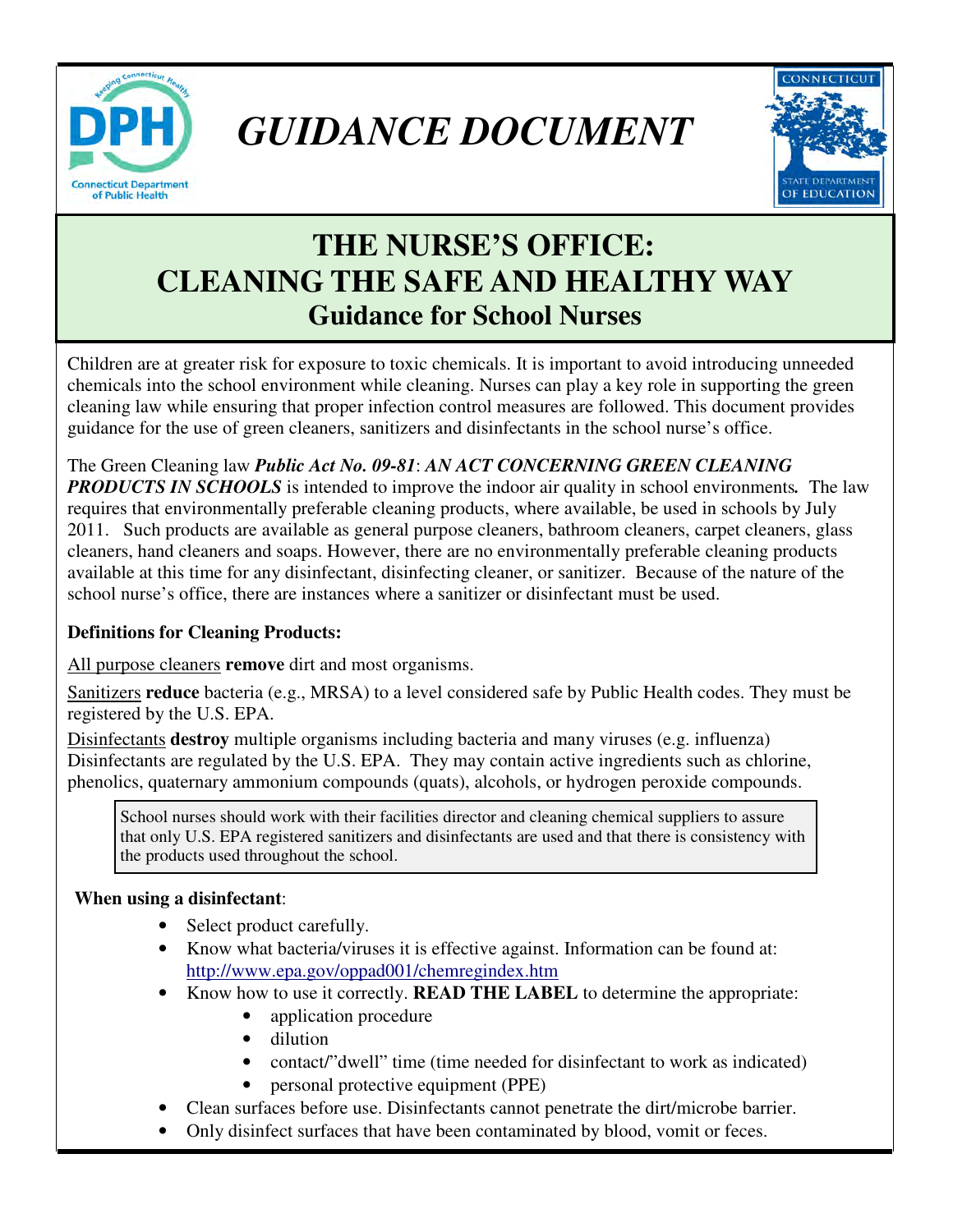**There should be a plan on when and where to disinfect that employs a prudent and targeted use of disinfectants. Keep a written protocol on file.** 

## **Using Bleach Safely & Effectively**

Bleach has been used for years as a disinfectant in health care facilities. However, bleach is corrosive and an irritant, especially to asthmatics and can be dangerous to health. It is the cause of many childhood poisonings. Dangerous fumes are produced when mixed with ammonia products. It is recommended that an alternative to bleach be used to sanitize or disinfect where necessary. Choose the least toxic U.S. EPA registered sanitizer or disinfectant for the task. Information about products and ingredients can be found on the CT DEP database at: http://www.kellysolutions.com/CT/pesticideindex.htm

#### **If bleach is used**:

- Treat as toxic:
	- Train staff in the proper use.
	- Use in well ventilated areas, wear gloves.
	- Use away from children
- Open a new bottle every month as bleach loses its effectiveness when stored; make dilution daily.
	- Dilutions will differ depending on the strength  $(5.25\% \text{ or } 6.0\%)$  and the intended use. Use 1 tbsp 6.0% bleach with 1 gallon water dilution for sanitizing and 1/4 cup 6.0% bleach with 1 gallon of water for disinfecting.
	- Label container with name of product, health hazard information, use and date prepared.
- Use prudently and appropriately (only on surfaces that need to be disinfected, e.g. where there is blood, vomit, feces).
- Limit spraying onto surfaces. Use a pump bottle or spray onto a cloth and wipe.
- Areas must be cleaned with a general purpose cleaner/soap  $\&$  water BEFORE bleach is applied.
- Bleach solution should be left on surface for 2 minutes or allowed to air dry. If the area/item is going to be used right away, rinse.

#### READ THE LABEL

| <b>General Warning Categories</b>        |                                                                         | Disinfectant Types                                                         |
|------------------------------------------|-------------------------------------------------------------------------|----------------------------------------------------------------------------|
| Look for signal words:                   |                                                                         | Use the least toxic disinfectant for the situation:                        |
| Most dangerous<br><b>Least Dangerous</b> | Poison<br>Highly toxic<br>Danger<br>Warning<br>Mild/moderate<br>Caution | Chlorine<br>(most toxic)<br><b>Phenolics</b><br><b>Quaternary Ammonias</b> |
| Use the least hazardous product.         |                                                                         | ◆ Hydrogen Peroxide<br>(least toxic).                                      |

Look for the U.S. EPA Registration number. Any sanitizer/disinfectant used must be U.S. EPA registered to assure effectiveness against targeted organisms.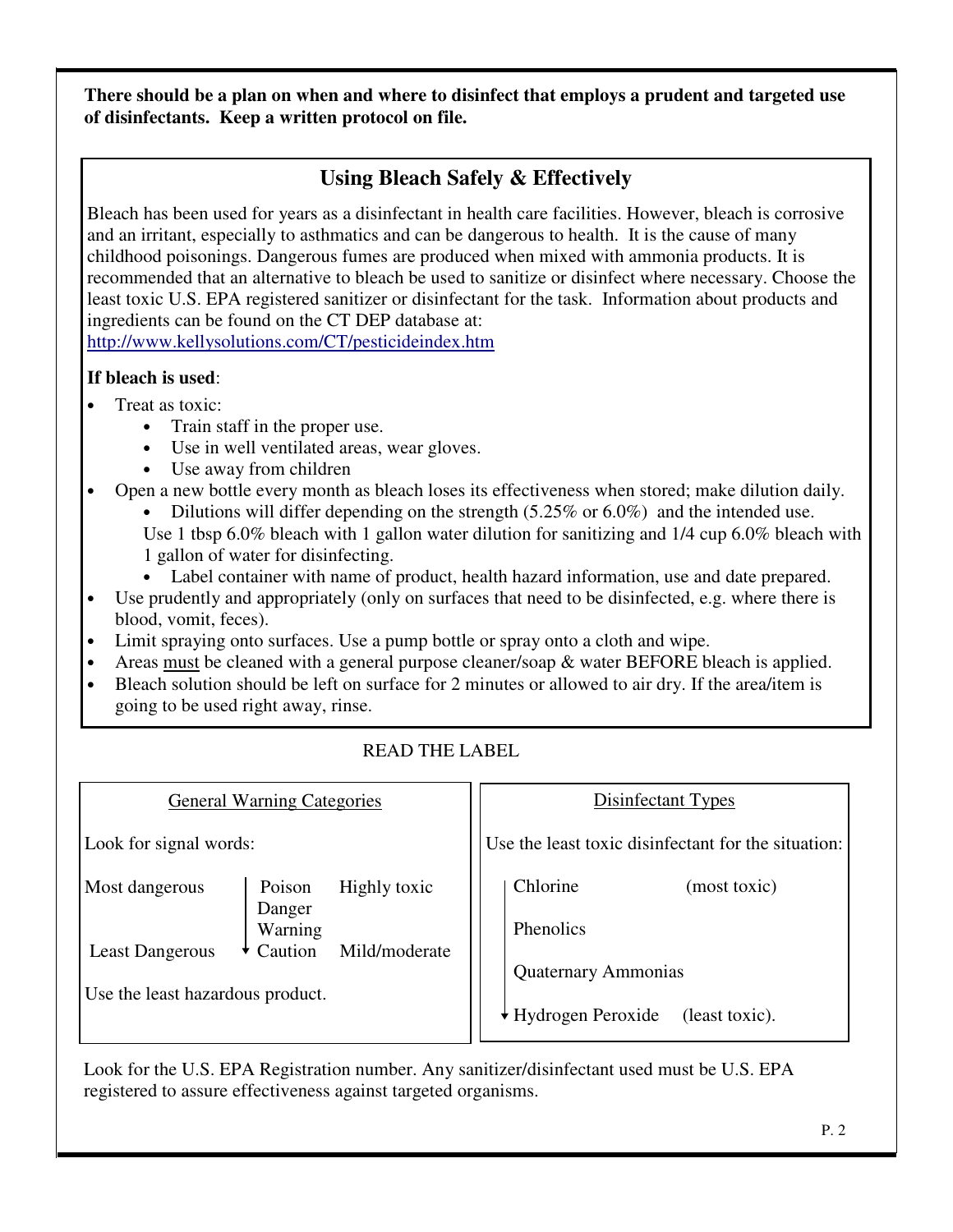## **Green Cleaning**

Green cleaning products are designed to have less adverse effect on human health and the environment when compared to other cleaning products that serve the same purpose. Traditional cleaners may contain chemicals that are asthma triggers or other respiratory irritants.

Use green cleaners to clean before sanitizing and on surfaces for general cleaning.

In order for a product to be considered "green", it must meet the following criteria:

- Work as well as or better than product it is replacing;
- Contain no fragrances,
- Low VOCs (volatile organic compounds),
- Health rating with minimum health effects  $(0-1)$ .

True green products are certified by an independent third party such as Green Seal ( http://www.greenseal.org), Eco-Logo (http://www.ecologo.org/en/index.asp) or Design for the Environment (DfE).(http://www.epa.gov/dfe). The CT Green Cleaning law requires such certification.

Many products are advertised as "green", however they may still contain some harmful ingredients. Look at the label. Material Safety Data Sheets (MSDS) are available for all products. Look for a low health hazard rating of 0-1 and/or no danger warnings or the lowest danger level. Look for products with less toxic ingredients such as plant-based ingredients, no ammonia, no bleach, no fragrance, and with a more neutral pH (7).

Work with suppliers/vendors to get product information.

Green cleaning also encompasses the use of equipment such as dilution stations that use a concentrated product diluted for several tasks, materials such as microfiber cloths that trap dust more effectively, and use of cleaning best practices such as cleaning spills immediately.

## **Cleaning The School Nurse's Office**

The OSHA Blood Bourne Pathogen (BBP) standard should be applied to any surfaces contaminated with blood, vomit or feces.

Green cleaners can be used to clean the surface before applying the disinfectant. Areas touched by many hands such as cots, chairs, toys, etc. should be cleaned more frequently with a

general purpose green cleaner and microfiber cloth. Applications of any disinfectant should be done with adequate ventilation, in the absence of children or periods of lowest occupancy when possible. Use the least amount of disinfectant as recommended. During an outbreak of GI illnesses or flu, clean/sanitize high touch points between uses.

Obtaining products: It is crucial to work with the facilities director to coordinate product purchasing and for advice on specialty products such as specific disinfectants. Individual nurses cannot bring in/purchase products that have not been approved by the school. This includes hand sanitizers. The facilities director must be aware of all products in use at the school and keep on hand corresponding MSDS information. Information about DAS/state approved green products can be found at: http://das.ct.gov/cr1.aspx?

For more information:

- CT DPH: http://www.ct.gov/dph/ieq; http://www.ct.gov/dph/schools
- INFORM Cleaning for Health: http://informinc.org
- CT Foundation for Environmentally Safe Schools: http://www.pollutionfreeschools.org
- Cleaning for Healthy Schools Infection Control Handbook: http://www.informedgreensolutions.org/?q=publications/school-disinfection-handbook